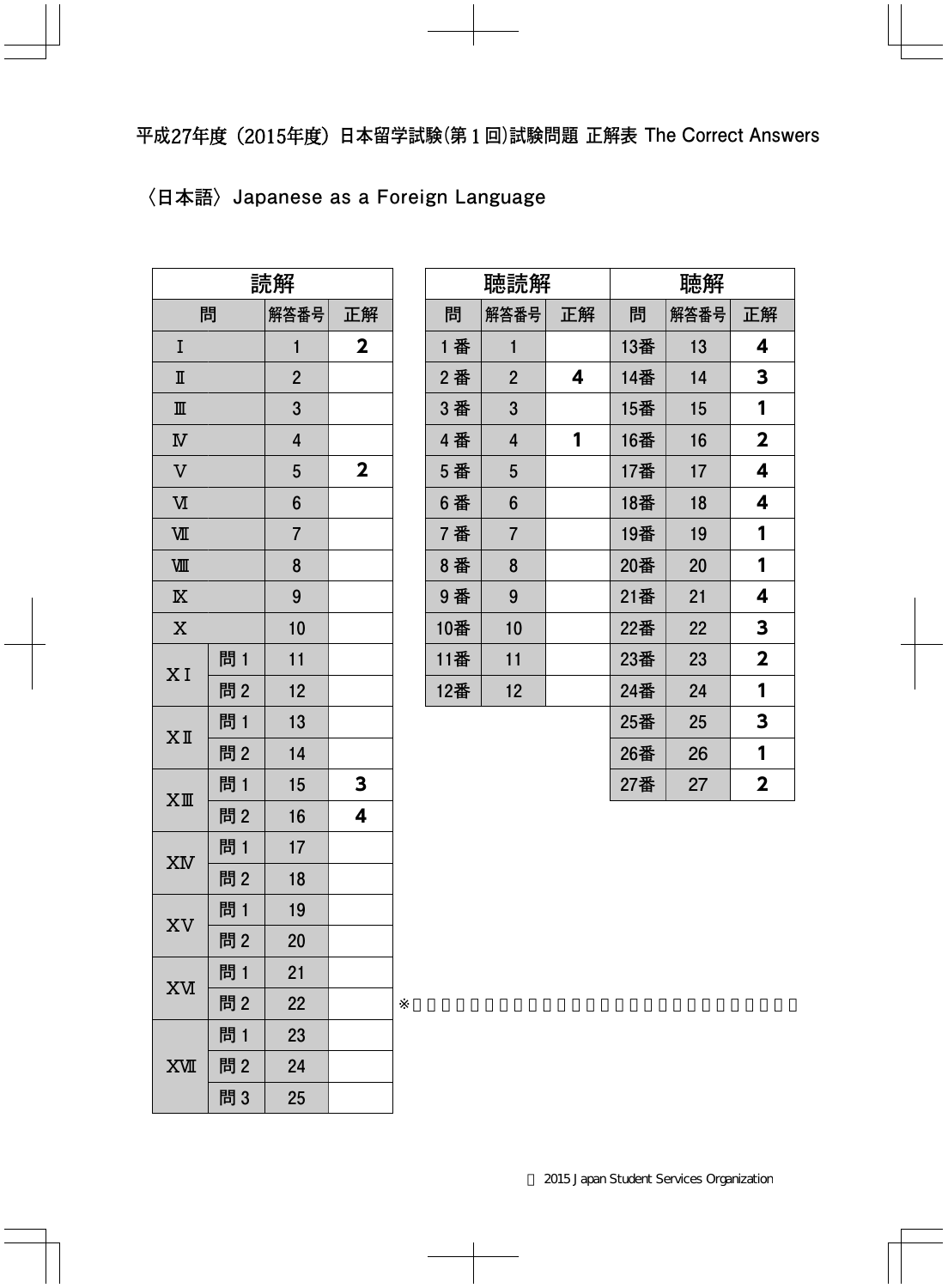## **〈理 科〉Science**

| 物理 Physics              |     |                         |                         |
|-------------------------|-----|-------------------------|-------------------------|
| 問 Q.                    |     | 解答番号<br>row             | 正解 A.                   |
|                         | 問1  | 1                       | 3                       |
|                         | 問2  | $\overline{2}$          | $\mathbf 2$             |
| I                       | 問3  | 3                       | 1                       |
|                         | 問 4 | $\overline{\mathbf{4}}$ | 3                       |
|                         | 問5  | 5                       | $\overline{\mathbf{2}}$ |
|                         | 問6  | 6                       | 1                       |
|                         | 問 1 | $\overline{7}$          | $\mathbf{2}$            |
| $\mathbb I$             | 問2  | 8                       | 5                       |
|                         | 問3  | 9                       | 1                       |
| $\mathbb{I}$            | 問1  | 10                      | 4                       |
|                         | 問2  | 11                      | 3                       |
|                         | 問3  | 12                      | 1                       |
| $\overline{\text{N}}$   | 問 1 | 13                      | $\overline{\mathbf{2}}$ |
|                         | 問2  | 14                      | 4                       |
|                         | 問3  | 15                      | 4                       |
|                         | 問 4 | 16                      | $\overline{\mathbf{2}}$ |
|                         | 問5  | 17                      | 4                       |
|                         | 問6  | 18                      | 3                       |
| $\overline{\mathsf{V}}$ | 問1  | 19                      | 6                       |

| 化学 Chemistry |                |                         |
|--------------|----------------|-------------------------|
| 問 Q.         | 解答番号<br>row    | 正解 A.                   |
| 問 1          | 1              | 3                       |
| 問2           | $\overline{c}$ | 4                       |
| 問3           | 3              | 1                       |
| 問 4          | 4              | 1                       |
| 問5           | 5              | 6                       |
| 問6           | 6              | 6                       |
| 問7           | 7              | 4                       |
| 問8           | 8              | 4                       |
| 問9           | 9              | 5                       |
| 問10          | 10             | 1                       |
| 問11          | 11             | 1                       |
| 問12          | 12             | $\overline{\mathbf{2}}$ |
| 問13          | 13             | 4                       |
| 問14          | 14             | 4                       |
| 問15          | 15             | 5                       |
| 問16          | 16             | 5                       |
| 問17          | 17             | $\overline{\mathbf{2}}$ |
| 問18          | 18             | 5                       |
| 問19          | 19             | 4                       |
| 問20          | 20             | 5                       |

| 生物 Biology |                         |                         |
|------------|-------------------------|-------------------------|
| 問 Q.       | 解答番号<br>row             | 正解 A.                   |
| 問 1        | 1                       | 3                       |
| 問2         | $\overline{2}$          | 5                       |
| 問3         | 3                       | 5                       |
| 問 4        | $\overline{\mathbf{4}}$ | $\overline{\mathbf{2}}$ |
| 問 5        | 5                       | 3                       |
| 問6         | 6                       | 3                       |
|            | $\overline{7}$          | $\overline{\mathbf{2}}$ |
| 問7         | 8                       | 1                       |
| 問8         | 9                       | 3                       |
| 問9         | 10                      | 1                       |
|            | 11                      | $\overline{\mathbf{2}}$ |
| 問10        | 12                      | 4                       |
| 問11        | 13                      | 4                       |
| 問12        | 14                      | 3                       |
| 問13        | 15                      | 6                       |
| 問14        | 16                      | 6                       |
| 問15        | 17                      | 4                       |
| 問16        | 18                      | $\overline{\mathbf{2}}$ |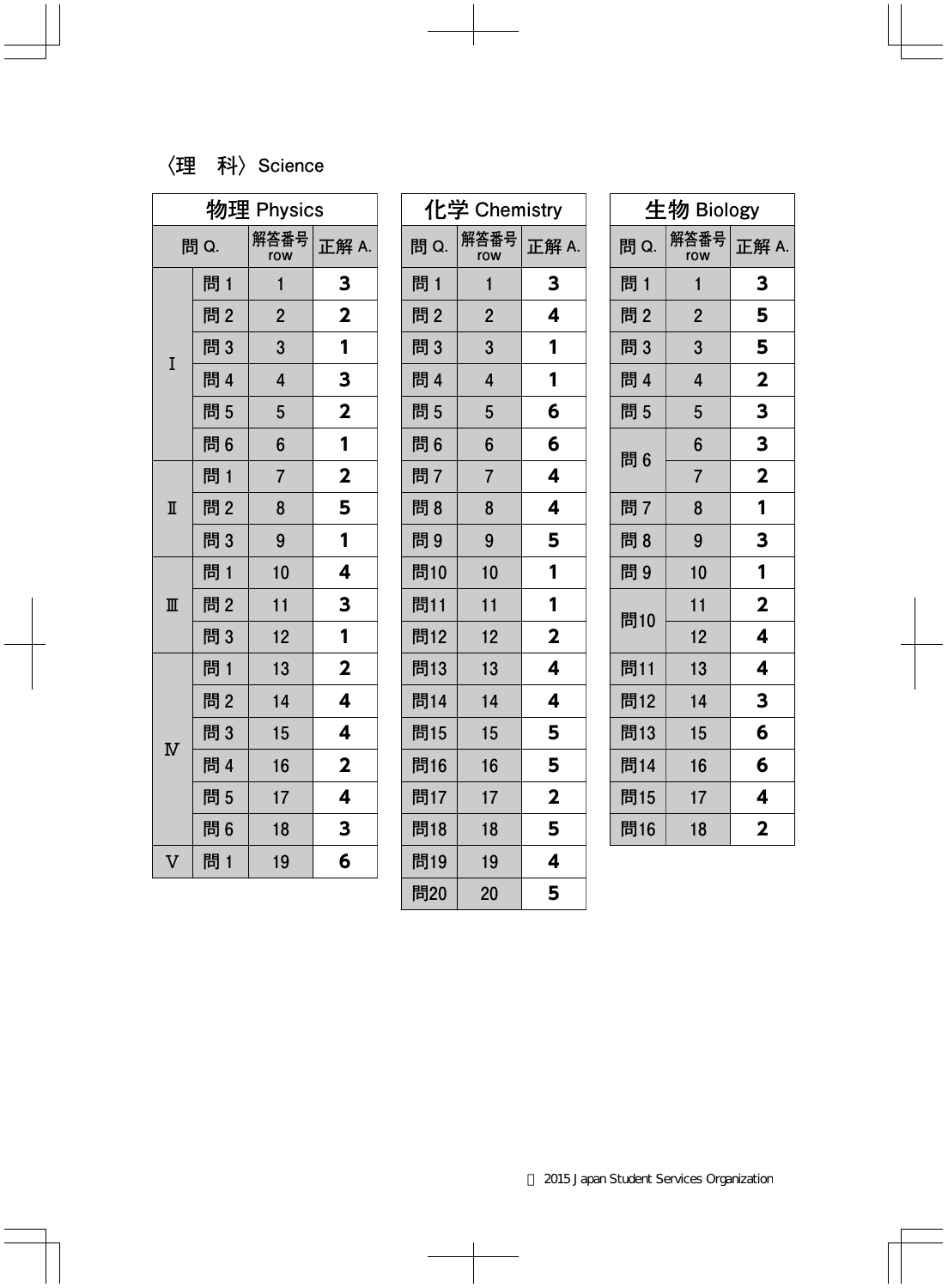## **〈総合科目〉Japan and the World**

| 問 Q. | 解答番号<br>row    | 正解 A.                   |
|------|----------------|-------------------------|
|      | 1              | 1                       |
| 問 1  | $\overline{2}$ | 1                       |
|      | 3              | $\overline{\mathbf{2}}$ |
|      | $\overline{4}$ |                         |
|      | 5              | 3                       |
| 問2   | 6              | $\overline{\mathbf{2}}$ |
|      | $\overline{7}$ | $\overline{\mathbf{2}}$ |
|      | 8              | 4                       |
| 問3   | 9              | 3                       |
| 問 4  | 10             | 1                       |
| 問5   | 11             | 4                       |
| 問6   | 12             | $\overline{\mathbf{2}}$ |
| 問7   | 13             | $\overline{\mathbf{2}}$ |
| 問8   | 14             | 4                       |
| 問9   | 15             |                         |
| 問10  | 16             |                         |
| 問11  | 17             | 1                       |
| 問12  | 18             | 3                       |
| 問13  | 19             | 1                       |
| 問14  | 20             | 4                       |

| 問 Q. | 解答番号<br>row | 正解 A.                   |
|------|-------------|-------------------------|
| 問15  | 21          |                         |
| 問16  | 22          | 3                       |
| 問17  | 23          | 4                       |
| 問18  | 24          |                         |
| 問19  | 25          | 3                       |
| 問20  | 26          | 4                       |
| 問21  | 27          | 1                       |
| 問22  | 28          | 3                       |
| 問23  | 29          | 3                       |
| 問24  | 30          | 4                       |
| 問25  | 31          | 1                       |
| 問26  | 32          | $\overline{\mathbf{2}}$ |
| 問27  | 33          | $\overline{\mathbf{2}}$ |
| 問28  | 34          | $\overline{\mathbf{2}}$ |
| 問29  | 35          | 3                       |
| 問30  | 36          | 4                       |
| 問31  | 37          | $\overline{\mathbf{2}}$ |
| 問32  | 38          | 3                       |